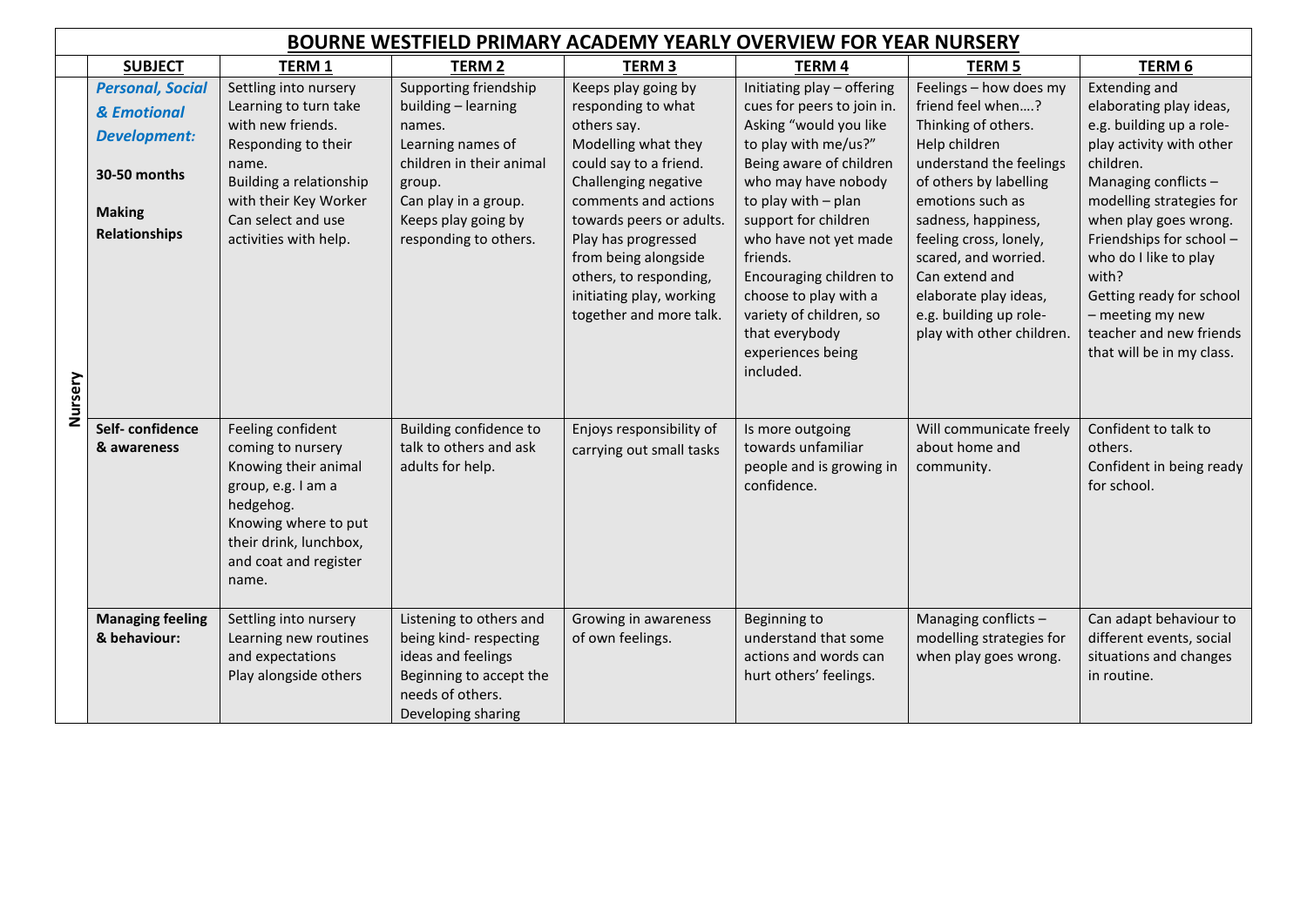|  | <b>Communication</b><br>and Language:<br>30-50 mths<br><b>Listening and</b><br><b>Attention:</b> | Can respond to their<br>name.<br>Listen to others one-to-<br>one, when conversation<br>interests them.                                                                                                   | Listens to stories for a<br>short amount of time.<br>Can follow a simple<br>instruction with a single<br>step.                                                                       | Can focus attentions for<br>short periods, but may<br>shift own attention.<br>Listen to other in small<br>groups.<br>Is beginning to follow<br>directions.                                                            | Listens to story with<br>more attention and<br>recall.<br>Is able to follow<br>directions (if not<br>intently focused in own<br>choice of activity).  | Joins in with repeated<br>refrains.<br>Focusing attention - still<br>listen or do.                                                                     | Joins in with repeated<br>refrains and anticipates<br>key events and phrases<br>in rhymes and stories.<br>Focusing attention - still<br>listen or do.<br>(40-60 months)<br>Maintains attention,<br>concentrates and sits<br>quietly during<br>appropriate activity.          |
|--|--------------------------------------------------------------------------------------------------|----------------------------------------------------------------------------------------------------------------------------------------------------------------------------------------------------------|--------------------------------------------------------------------------------------------------------------------------------------------------------------------------------------|-----------------------------------------------------------------------------------------------------------------------------------------------------------------------------------------------------------------------|-------------------------------------------------------------------------------------------------------------------------------------------------------|--------------------------------------------------------------------------------------------------------------------------------------------------------|------------------------------------------------------------------------------------------------------------------------------------------------------------------------------------------------------------------------------------------------------------------------------|
|  | <b>Understanding:</b>                                                                            | (22-36 months)<br>Understands more<br>complex sentences.<br>Understands 'who',<br>'what', 'where' in simple<br>questions.<br>Developing an<br>understanding of simple<br>concepts such as<br>big/little. | Understands use of<br>objects e.g. 'what do we<br>use to cut things?'<br>Beginning to<br>understand where<br>certain things go in<br>nursery, including their<br>own belongings.     | Responds to simple<br>instructions, e.g. to get<br>or put away an object.<br>Able to get everything<br>they need for snack<br>time/home time. Can<br>understand what needs<br>doing at the end of<br>snack/lunchtime. | Shows understanding of<br>prepositions such as<br>'under', 'on top',<br>'behind' by carrying out<br>an action or selecting<br>correct picture.        | Beginning to<br>understand 'why' and<br>'how' questions.                                                                                               | Beginning to<br>understand 'why' and<br>'how' questions.<br>Can understand open<br>ended questions and<br>respond to "I wonder"<br>(40-60 months)<br>Responds to<br>instructions involving a<br>two-part sequence.<br>Able to follow a story<br>without picture or<br>props. |
|  | Speaking:                                                                                        | (22-36 months)<br>Settles into nursery and<br>holds a conversation,<br>jumping from topic-to-<br>topic.<br>Uses simple sentences.                                                                        | Uses vocabulary<br>focused on objects and<br>people that are of<br>particular importance to<br>them.<br>Uses talk in pretending<br>that objects stand for<br>something else in play. | Confidence as a speaker<br>is growing.<br>Builds up vocabulary<br>that reflects the breadth<br>of their experiences.<br>Questions why things<br>happen.                                                               | Uses intonation, rhythm<br>and phrasing to make<br>meaning clear.<br>Questions why things<br>happen.<br>Beginning to use more<br>complex sentences to | Uses a range of tenses<br>e.g. play, playing,<br>played.<br>Questions why things<br>happen and gives<br>explanations.<br>Asks who, what, when,<br>how. | Questions why things<br>happen and gives<br>explanations.<br>Asks who, what, when,<br>how.<br>(40-60 months)                                                                                                                                                                 |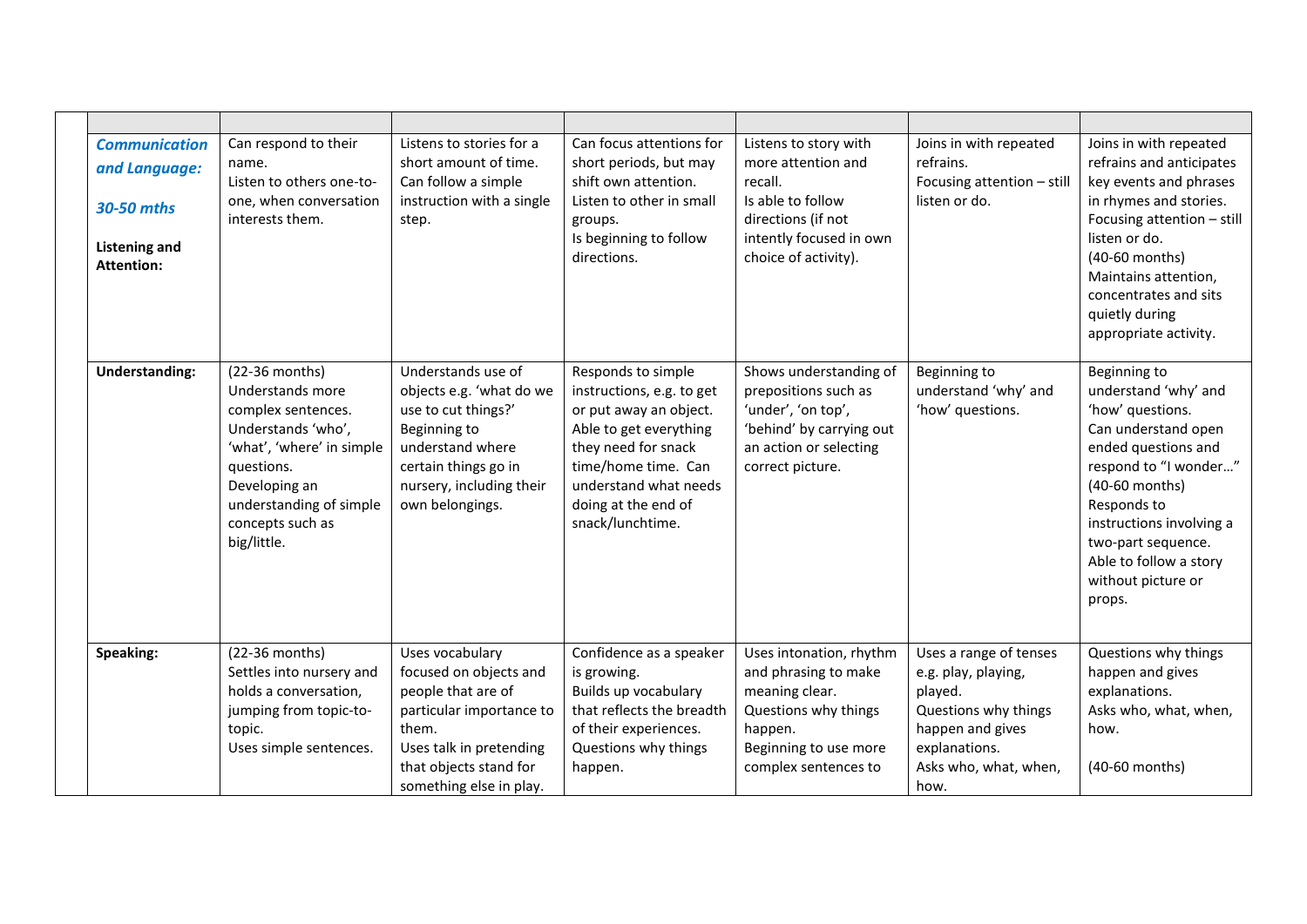|                     |                         | Can retell a simple past | Can retell a simple past | link thoughts, e.g. using |                               | Uses language to              |
|---------------------|-------------------------|--------------------------|--------------------------|---------------------------|-------------------------------|-------------------------------|
|                     |                         | even in the correct      | even in the correct      | 'and', 'because'.         |                               | imagine and recreate          |
|                     |                         | order (e.g. went down    | order (e.g. went down    |                           |                               | roles and experiences in      |
|                     |                         | slide, hurt finger).     | slide, hurt finger)      |                           |                               | play situations.              |
|                     |                         |                          |                          |                           |                               | Introduces a storyline or     |
|                     |                         |                          |                          |                           |                               | narrative to their play.      |
| <b>Physical</b>     | Finger gym activities   | Finger gym activities    | Finger gym activities    | Finger gym activities     | Finger gym activities         | Finger gym activities         |
| <b>Development:</b> |                         |                          |                          |                           |                               |                               |
|                     | Gross motor play on the | Gross motor play on the  | Gross motor play on the  | Gross motor play on the   | Gross motor play on the       | Gross motor play on the       |
| <b>30-50mths</b>    | playground              | playground.              | playground.              | playground                | playground and field.         | playground and field.         |
|                     |                         |                          |                          |                           |                               |                               |
|                     | Assault courses in the  | Observations on the      | Moves freely and with    | Exploring climbing on     | <b>Exploring the Physical</b> | <b>Exploring the Physical</b> |
|                     | garden - Baseline       | assault courses.         | pleasure and confidence  | the wooden animals on     | Development resources         | Development resources         |
| <b>Moving and</b>   | assessments of          |                          | in a range of ways, such | the field.                | - bats and balls, hoops,      | - bats and balls, hoops,      |
|                     | confidence, control,    | Moves freely with        | as:                      |                           | balls and catches,            | balls and catches,            |
| <b>Handling</b>     | balance, agility.       | pleasure and             | slithering               | Assault courses in the    | throwing and catching,        | throwing and catching,        |
|                     |                         | confidence.              | shiffling                | garden.                   | cricket/rounders.             | cricket/rounders.             |
|                     | (22-36 months)          |                          | rolling                  |                           | Can catch a large ball        | Can catch a large ball.       |
|                     | May be beginning to     | Mounts stairs, steps or  | crawling                 | Runs skilfully and is     |                               |                               |
|                     | show a preference for   | climbing equipment       | walking                  | beginning to negotiate    | Uses one handed tools         | Children can cut using        |
|                     | dominant hand.          | using alternate feet.    | running                  | space successfully,       | and equipment, e.g.           | the child scissors.           |
|                     | Draws lines and circles |                          | jumping                  | adjusting speed or        | makes snips in paper          |                               |
|                     | using gross motor.      | Uses one handed tools    | skipping                 | direction to avoid        | with child scissors           | Holds pencil between          |
|                     |                         | and equipment.           | sliding                  | obstacles.                | (children who were            | thumb and two fingers,        |
|                     | Moves freely.           | Observations and         | hopping                  |                           | using the squeezy             | no longer using whole-        |
|                     |                         | guidance during          |                          | Can stand momentarily     | scissors have developed       | hand grasp.                   |
|                     | To manage own           | Christmas craft.         | Runs skilfully and is    | on one foot when          | their strength and skills     |                               |
|                     | personal hygiene;       | Can they use normal      | beginning to negotiate   | shown.                    | to use the normal child       | Holds pencil near point       |
|                     | including toileting and | scissors or do they need | space successfully.      |                           | scissors.                     | between first two             |
|                     | hand washing.           | the squeezy scissors?    |                          | Observations during       |                               | fingers and thumbs and        |
|                     |                         |                          |                          | writing Mother's Day      | Holds pencil between          | uses it with good             |
|                     |                         | Walks downstairs, two    |                          | cards/Easter cards of     | thumb and two fingers,        | control.                      |
|                     |                         | feet to each step while  |                          | pencil grip.              | no longer using whole-        |                               |
|                     |                         | carrying a small object. |                          | Support group for any     | hand grasp.                   | Can copy some letters,        |
|                     |                         |                          |                          | children who are still    |                               | e.g. letters from their       |
|                     |                         |                          |                          | using grips 1 or 2 (if    |                               | name.                         |
|                     |                         |                          |                          |                           |                               |                               |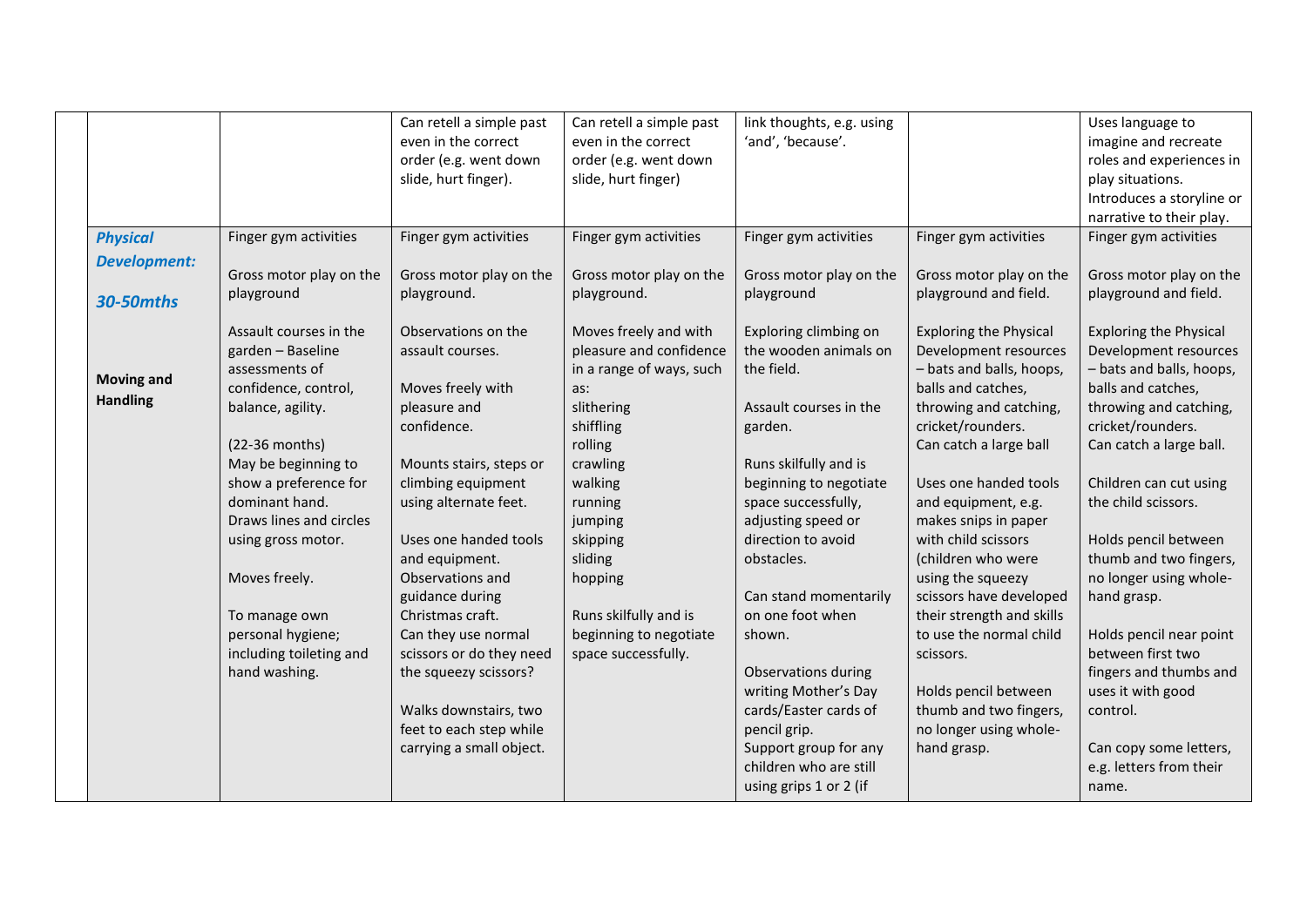|                                |                                                                                                                                                                                                                                                                                                                                                                                                                            |                                                                                                                                                                                                                                                   |                                                                                  | they are a school<br>starter).                                                                                  | Support group for<br>children who are<br>struggling with<br>developing and using<br>grip 4 hold. | Children to draw a<br>picture of themselves to<br>send up to their<br>Reception teacher, with<br>annotation of their<br>current pencil grip from<br>1 to 4.                                                                                                                                                                             |
|--------------------------------|----------------------------------------------------------------------------------------------------------------------------------------------------------------------------------------------------------------------------------------------------------------------------------------------------------------------------------------------------------------------------------------------------------------------------|---------------------------------------------------------------------------------------------------------------------------------------------------------------------------------------------------------------------------------------------------|----------------------------------------------------------------------------------|-----------------------------------------------------------------------------------------------------------------|--------------------------------------------------------------------------------------------------|-----------------------------------------------------------------------------------------------------------------------------------------------------------------------------------------------------------------------------------------------------------------------------------------------------------------------------------------|
| <b>Health and Self</b><br>Care | To manage own<br>personal hygiene;<br>including toileting and<br>hand washing.<br>Information gathered<br>on nursey application<br>form, as to whether the<br>child is potty trained or<br>not.<br>(22-36 moths)<br>Clearly communicates<br>the need for potty or<br>toilet.<br>Beginning to help with<br>clothing, e.g. puts on<br>hat, unzips zipper on<br>jacket.<br>Can usually manage<br>washing and drying<br>hands. | Can usually manage<br>washing and drying<br>hands.<br>Dresses with help, e.g.<br>puts arms into open-<br>fronted coat when held<br>up, pulls up on trousers.<br>Beginning to<br>understand that<br>equipment and tools<br>have to be used safely. | Can tell adults when<br>hungry or tired or when<br>they want to rest or<br>play. | Gains more bowel and<br>bladder control and can<br>attend to toileting<br>needs most of the time<br>themselves. | Understands that<br>equipment and tools<br>have to be used safely.                               | Observes the effects of<br>activity on their bodies.<br>Can they show where<br>their heart is? What<br>happens to it's beat<br>after they have ran,<br>jumped, skipped etc.<br>Able to use the toilet<br>independently,<br>including washing and<br>drying hands, pulling up<br>on clothes.<br>Usually dry and clean<br>during the day. |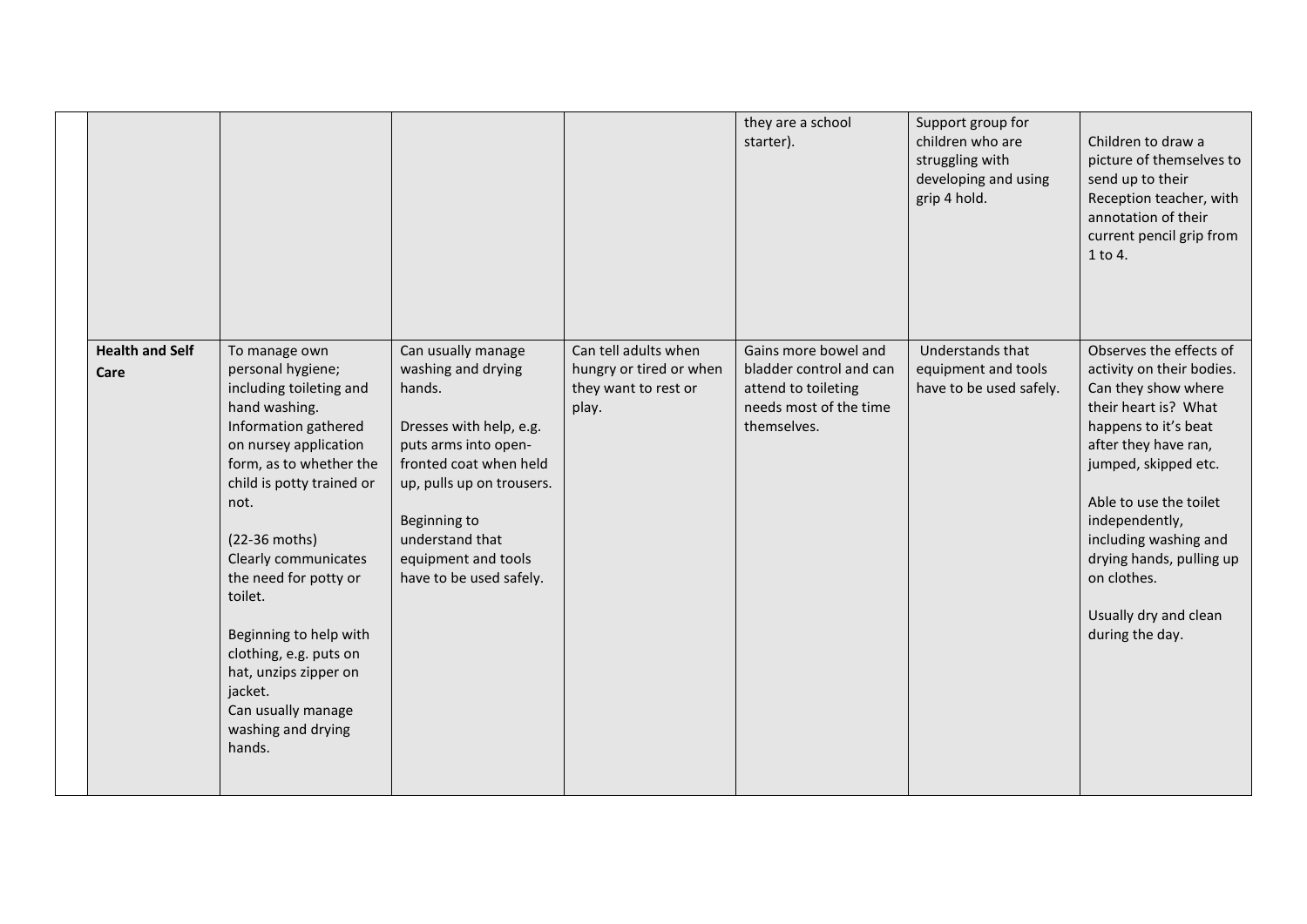| Dresses with help, e.g.<br>puts arms into open-<br>fronted coat when held<br>up, pulls up own<br>trousers.                                           |                                                                                                                                                                                               |                                                                                                                                                                            |                                                                                                                                                                                                            |                                                                                                                      |                                                                                                                                        |
|------------------------------------------------------------------------------------------------------------------------------------------------------|-----------------------------------------------------------------------------------------------------------------------------------------------------------------------------------------------|----------------------------------------------------------------------------------------------------------------------------------------------------------------------------|------------------------------------------------------------------------------------------------------------------------------------------------------------------------------------------------------------|----------------------------------------------------------------------------------------------------------------------|----------------------------------------------------------------------------------------------------------------------------------------|
| Looks at books.                                                                                                                                      | Looks at books                                                                                                                                                                                | Recognises rhythm in                                                                                                                                                       | Enjoys rhyming and                                                                                                                                                                                         | Joins in with repeated                                                                                               | Describes main story                                                                                                                   |
| Handles books carefully<br>and holds them the<br>correct way up and<br>turns pages.<br>Rules shared regarding<br>handling and tidying<br>away books. | independently.<br>Listens to stories and<br>poems one-to-one and<br>in small groups.<br>Knows that print carries<br>meaning and, in English,<br>is read from left to right,<br>top to bottom. | spoken words.<br>Joins in with stories,<br>one-to-one and in small<br>groups.<br>Shows interest in<br>illustrations and print in<br>books and print in the<br>environment. | rhythmic activities.<br>Shows an awareness of<br>rhyme and alliteration.<br>Beginning to be aware<br>of the way stories are<br>structured.<br>Knows information can<br>be relayed in the form<br>of print. | refrains and anticipates<br>key events and phrases<br>in rhymes and stories.<br>Suggests how the story<br>might end. | settings, events and<br>principal characters.<br>Recognises familiar<br>words and signs, such as<br>own name and<br>advertising logos. |
| Gross motor exercises                                                                                                                                | Mark making through                                                                                                                                                                           | Sometimes gives                                                                                                                                                            | Explores different finger                                                                                                                                                                                  | Gross motor exercises                                                                                                | Mark making through                                                                                                                    |
| shoulder, arm and wrist<br>muscles.                                                                                                                  | e.g. in shaving foam,<br>sand, rice, lentils, flour.                                                                                                                                          | they draw and paint.                                                                                                                                                       | support muscle<br>development.                                                                                                                                                                             | shoulder, arm and wrist<br>muscles.                                                                                  | sensory experiences,<br>e.g. in shaving foam,<br>sand, rice, lentils, flour.                                                           |
|                                                                                                                                                      | and play to develop                                                                                                                                                                           | sensory experiences,                                                                                                                                                       | meanings to marks as                                                                                                                                                                                       | gym activities to                                                                                                    | and play to develop                                                                                                                    |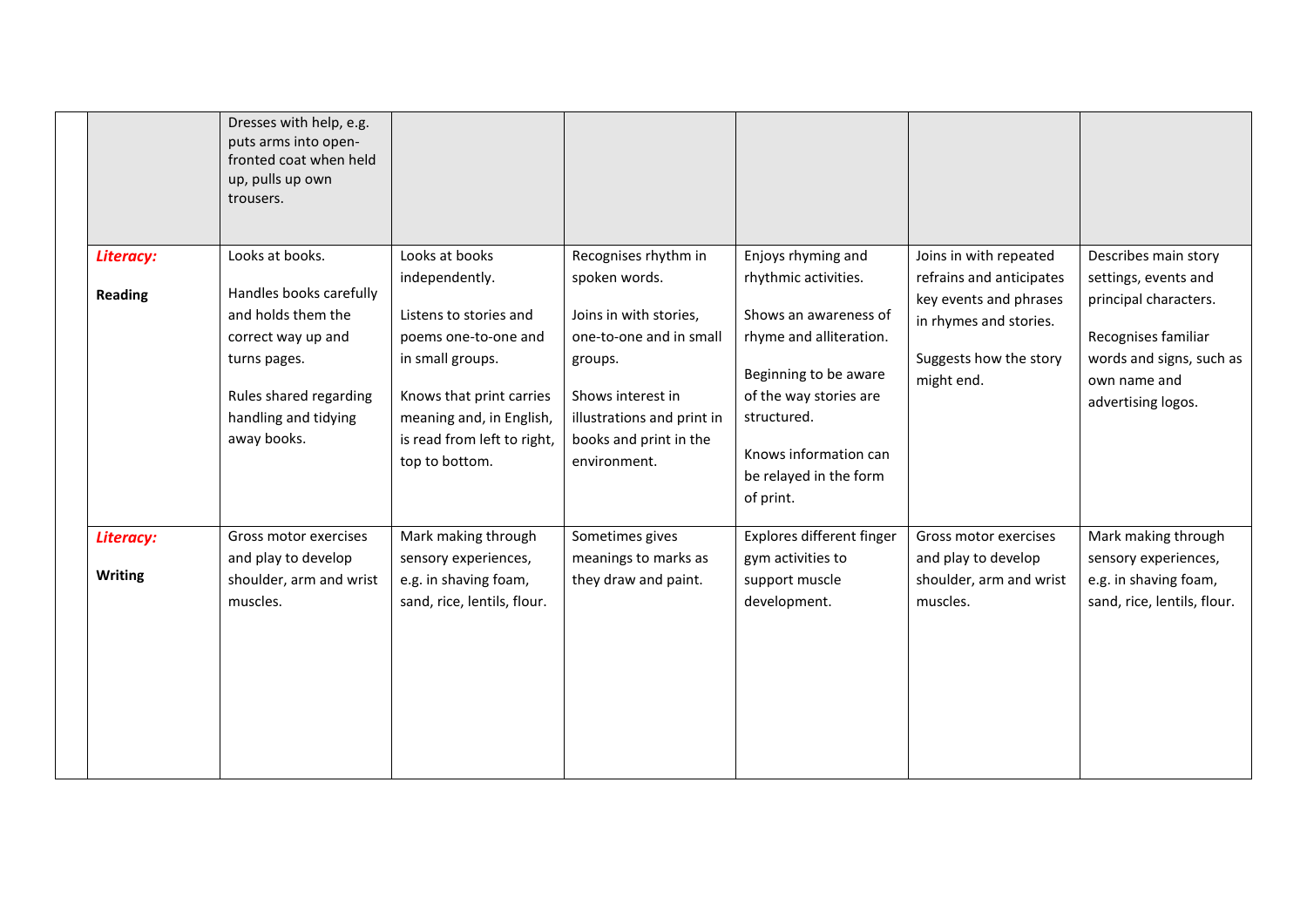| <b>Mathematics:</b>  | (22-36 months)            | Uses some number        | Recites numbers in        | Beginning to represent    | Sometimes matches         | Separates a group of        |
|----------------------|---------------------------|-------------------------|---------------------------|---------------------------|---------------------------|-----------------------------|
|                      | Selects a small number    | names and number        | order to 10.              | numbers using fingers,    | numeral and quantity      | three or four objects in    |
| <b>Numbers</b>       | of objects from a group   | language                |                           | marks on paper or         | correctly.                | different ways,             |
|                      | when asked, e.g. please   | spontaneously.          | Realises not only         | pictures.                 |                           | beginning to recognise      |
|                      | give me one/two.          |                         | objects, but anything     |                           | Shows an interest in      | that the total is still the |
|                      | Recites some number       | Uses some number        | can be counted,           | Shows curiosity about     | number problems.          | same.                       |
|                      | names in sequence.        | names accurately in     | including steps, claps or | numbers by offering       |                           |                             |
|                      | Begins to make            | play.                   | jumps.                    | comments or asking        | Shows an interest in      | Shows an interest in        |
|                      | comparisons between       |                         |                           | questions.                | numerals in the           | representing numbers.       |
|                      | quantities.               |                         |                           |                           | environment.              |                             |
|                      | Uses language of          |                         |                           | Compares two groups pf    |                           | (40-60 months)              |
|                      | quantities, such as       |                         |                           | objects, saying when      | (40-60 months)            | Recognises numerals 1       |
|                      | 'more' and 'a lot'.       |                         |                           | they have the same        | Recognise numbers of      | to 5.                       |
|                      |                           |                         |                           | number.                   | personal significance.    |                             |
|                      |                           |                         |                           |                           |                           | Counts up to three or       |
|                      |                           |                         |                           |                           |                           | four objects by saying      |
|                      |                           |                         |                           |                           |                           | one number name for         |
|                      |                           |                         |                           |                           |                           | each item.                  |
| <b>Mathematics</b>   | (22-36 months)            | Shows an interest in    | Uses positional           | Shows interest in shape   | Uses shapes               | (40-60 months)              |
|                      | Notices simple shapes.    | shape and space playing | language.                 | by sustained              | appropriately for tasks.  | Beginning to use 'flat'     |
| Shape, space and     | Beginning to categories   | with shapes or making   |                           | construction activity or  |                           | 2D shapes and               |
| measure              | objects according to      | arrangements with       | Shows interest in         | by talking about shapes   | Beginning to talk about   | mathematical terms          |
|                      | shape or size.            | objects.                | shapes in the             | or arrangements.          | the shapes of everyday    | S to describe shapes.       |
|                      | Begins to use language    |                         | environment.              |                           | objects, e.g. 'round' and |                             |
|                      | of size.                  |                         |                           | Shows awareness of        | 'tall'                    | Selects a particular        |
|                      | Understands some talk     |                         |                           | similarities of shapes in |                           | named shape.                |
|                      | about immediate past      |                         |                           | the environment.          |                           |                             |
|                      | and future e.g. 'before', |                         |                           |                           |                           |                             |
|                      | 'later' or 'soon'.        |                         |                           |                           |                           |                             |
| <b>Understanding</b> | 22-36 months)             | 22-36 months)           | Remembers and talks       | Recognises and            | Recognises and            | Shows interest in           |
| the World            | Has a sense of own        | Has a sense of own      | about significant events  | describes special times   | describes special times   | different occupations       |
|                      | immediate family and      | immediate family and    | in their own experience.  | or events for family or   | or events for family or   | and ways of life.           |
| <b>People and</b>    | relations.                | relations.              |                           | friends.                  | friends.                  |                             |
| <b>Communities</b>   |                           |                         | Can talk about their      |                           |                           | Knows some of the           |
|                      |                           |                         | Christmas.                | <b>Mother's Day</b>       | <b>Father's Day</b>       | things that make them       |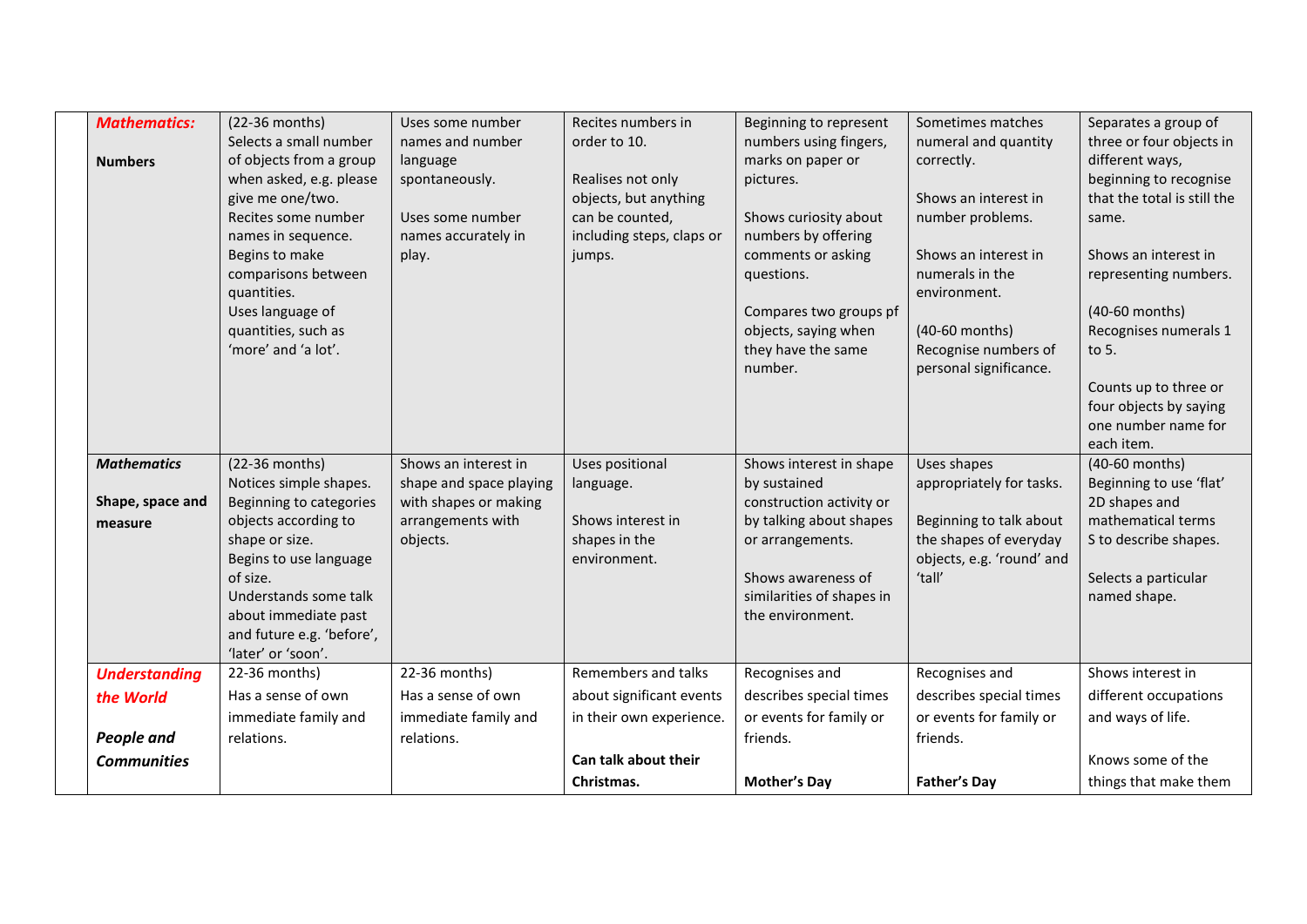|                   | Can look at their 'All       | Can look at their 'All       |                                                  | <b>Easter celebration</b>                   |                           | unique, and can talk         |
|-------------------|------------------------------|------------------------------|--------------------------------------------------|---------------------------------------------|---------------------------|------------------------------|
|                   | about e' book with their     | about e' book with their     | Shows interest in the                            |                                             | Knows some of the         | about some of the            |
|                   | Key Worker.                  | Key Worker.                  | lives of people who are                          |                                             | things that make them     | similarities and             |
|                   | In pretend play, imitates    | In pretend play, imitates    | familiar to them.                                | Asks questions about                        | unique.                   | differences in relation      |
|                   | everyday actions and         | everyday actions and         |                                                  | aspects of the natural                      |                           | to friends or family.        |
|                   | events from own family       | events from own family       |                                                  | world.                                      |                           |                              |
|                   | and cultural                 | and cultural                 |                                                  |                                             |                           | <b>Leavers Bedtime Story</b> |
|                   | backgrounds, e.g.            | backgrounds, e.g.            |                                                  |                                             |                           | Party                        |
|                   | making and drinking          | making and drinking          |                                                  |                                             |                           | Getting to know their        |
|                   | tea.                         | tea.                         |                                                  |                                             |                           | new community: Big           |
|                   |                              |                              |                                                  |                                             |                           | <b>School</b>                |
|                   | Remembers and talks          | Remembers and talks          |                                                  |                                             |                           |                              |
|                   | about significant events     | about significant events     |                                                  |                                             |                           |                              |
|                   | in their own experience.     | in their own experience.     |                                                  |                                             |                           |                              |
|                   | <b>Halloween</b>             | <b>Halloween</b>             |                                                  |                                             |                           |                              |
|                   | <b>Fireworks night</b>       | <b>Fireworks night</b>       |                                                  |                                             |                           |                              |
|                   | <b>Christmas celebration</b> | <b>Christmas celebration</b> |                                                  |                                             |                           |                              |
|                   |                              |                              |                                                  |                                             |                           |                              |
| The World         | Comments about               | Comments about               | Can talk about some of                           | <b>Easter</b>                               | Talks about why things    | Developing an                |
|                   | aspects of their familiar    | aspects of their familiar    | the things they have                             | <b>Spring</b>                               | happen and how things     | understanding of             |
|                   | world, such as the place     | world, such as the place     | observed such as plants,                         |                                             | work.                     | growth, decay and            |
|                   | where they live.             | where they live.             | animals, natural and                             |                                             | Show care and concern     | changes over time.           |
|                   |                              |                              | found objects.                                   |                                             | for living things and the | <b>Summer</b>                |
|                   | Autumn/Winter                | Autumn/Winter                | Winter                                           |                                             | environment.              | <b>Minibeasts</b>            |
|                   |                              |                              |                                                  |                                             |                           |                              |
| <b>Technology</b> | Shows an interest in         | Shows an interest in         | Knows how to operate                             | Shows an interest in real                   | Shows an interest in real | Knows that information       |
|                   | technological toys with      | technological toys with      | simple equipment, e.g.<br>turns on CD player and | objects such as camera<br>or mobile phones. | objects such as camera    | can be retrieved from        |
|                   | knobs or pulleys.            | knobs or pulleys.            | uses remote control.                             |                                             | or mobile phones.         | computers.                   |
|                   |                              |                              |                                                  |                                             |                           | (40-60 months)               |
|                   | Shows skill in making        | Shows skill in making        |                                                  |                                             |                           | Uses ICT hardware with       |
|                   | toys work by pressing        | toys work by pressing        |                                                  |                                             |                           | age-appropriate              |
|                   | parts or lifting flaps to    | parts or lifting flaps to    |                                                  |                                             |                           | computer software.           |